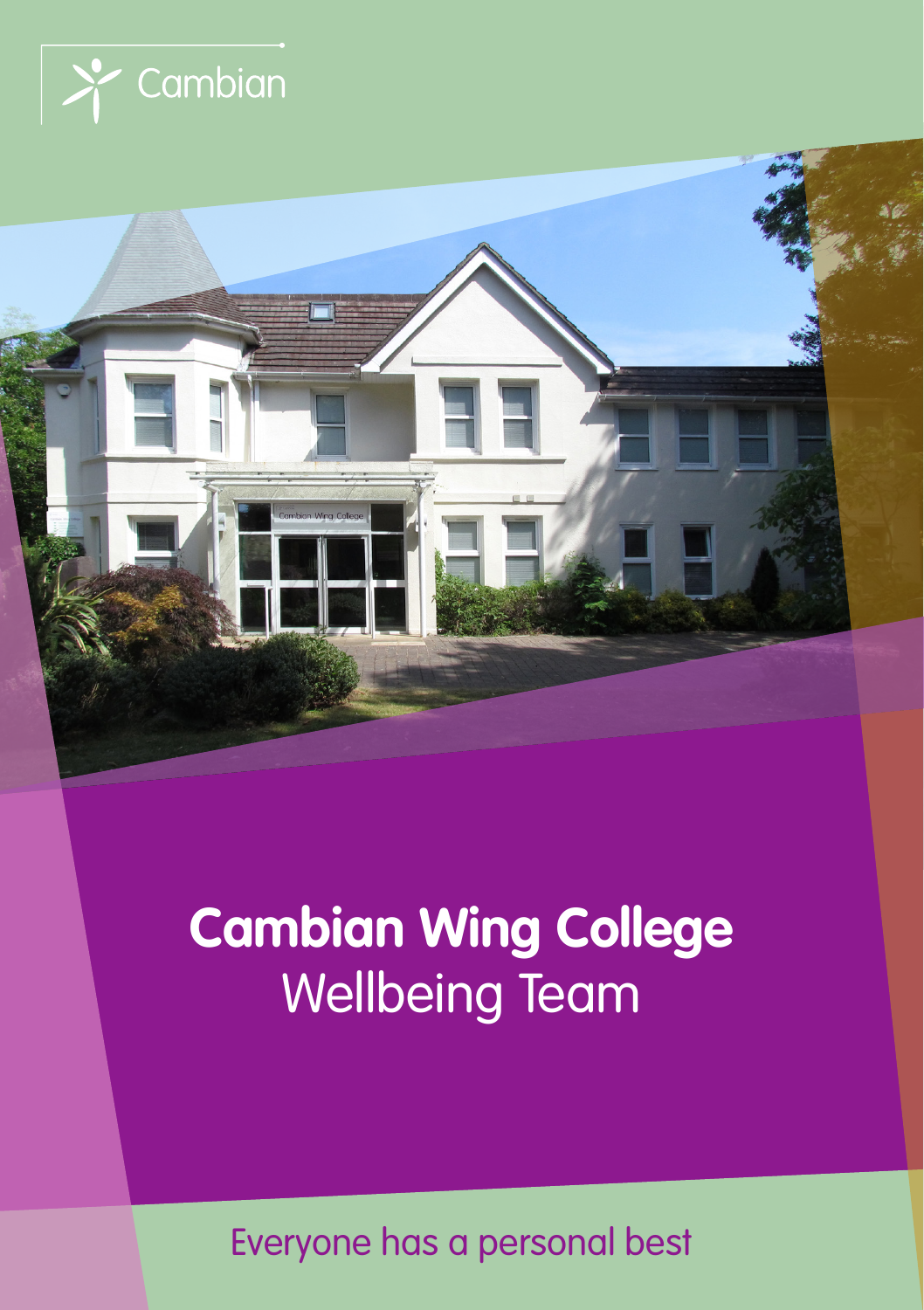# **Therapeutic Services**

The Therapy team is a support network for learners and their families at Cambian Wing College. The Clinical Services Team will undertake part of the initial three month assessment for new learners.

### **Referrals**

These can be made by learners, parents and staff. A referral form is completed, the Therapy Services Team will assess the need and an appointment may be made or discussed with the referrer

#### **Personnel**

The wellbeing team consists of a Mental Health Practitioner, a Clinical Psychologist, Assistant Psychologists, a Speech and Language Therapist, a Speech and Language Assistant, an Occupational Therapist, a Holistic Therapist, a Consultant Psychiatrist and Therapy Dog.

# **The main aims of our programme:**

Provide a stable placement that enables each young person to engage with education through:

- Reducing risks with increased personal awareness
- Reducing other associated risks and improving psychological and emotional well-being
- Supporting young people in education safely with 25 hours of attendance
- Supporting young people towards independence in the community for positive transition to adult life.

# **Meet the Team**



# **Mental Health Practitioner**

**James Ozmond** is our Mental Health Practitioner who provides a responsive person centred support to all learners who have a decline in their mental health and low emotional well-being — the interventions range from informal sessions to structured weekly appointments either on site at CWC, in residential houses or community based.



## **Psychology Team**

The psychology department is supported by two full time Assistant Psychologists, **Tanya Rahman** and **Andrea Iglesias** and a Locum Psychologist who is available once a week. The psychology team administer an assessment for new learners to recognise if they need further support in the form of 1:1 structured evidence based therapeutic interventions as indicated by BPS guidelines and/or therapeutic groups if required. We ensure that the SEMH outcomes are met according to the EHCP. There is direct contribution to the learners formulation, diagnosis and treatment plans and provides specialist psychological advice, guidance and consultation to staff and professionals as well as bespoke training to staff.

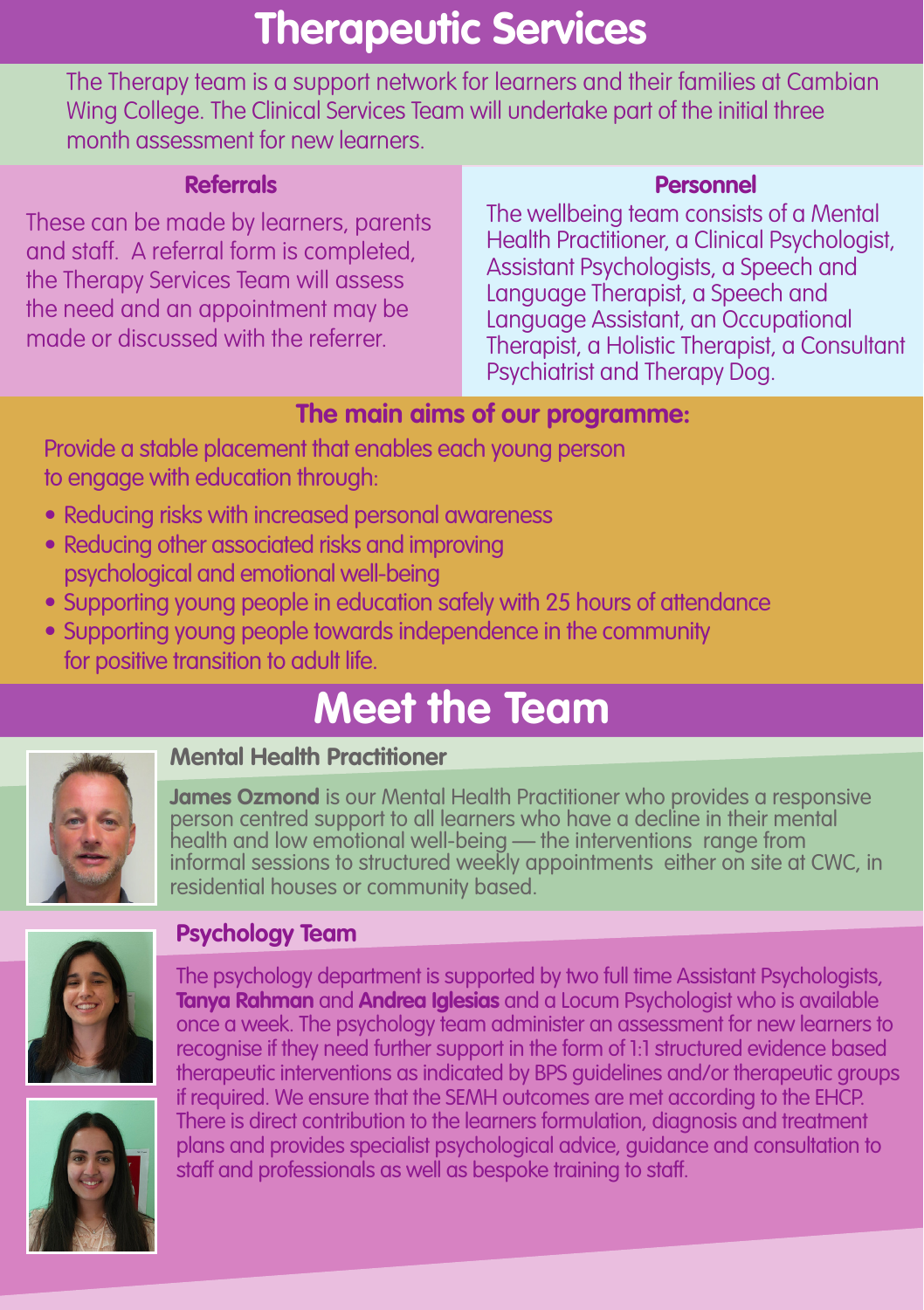

#### **Psychiatry**

**Dr Subha Muthalagu** is our on-site Consultant Psychiatrist. Dr Muthalagu offers regular and ad-hoc meds reviews to our students. Dr Muthalagu provides advice and consultation to staff and liaises with local Mental Health services as and when needed.

# **Speech and Language Therapy**



**Kelly Naylor** – our Speech and language Therapy Assistant works with our Locum Speech and Language Therapist to provide a specialist person centred service to meet the individual communication needs of the learners at CWC as an integral part of their education

This is delivered through individual and group therapy, being part of the class team and through sharing knowledge of speech, language and social communication impairment with residential, education staff and parents to enable young people to communicate to the best of their ability.

Every student at the CWC has their own personalised communication profile which specifies their individual communication strengths and needs and advises staff of how to best support that individual.



## **Occupational Therapy**

Our Occupational Therapist, **Claire King,** administer initial assessments and support learners and staff. They give guidance and advice in a variety of ways to help learners develop their living skills, motor coordination and sensory issues.

The Occupational Therapist runs 1:1 and small groups based on the zones of regulations programme, core stability programme of fine and gross motor skills, sensory drop in clinics and sensory based interventions



## **Holistic Therapies**

Our Holistic Therapist **Alex Thomas** provides a range of treatments to encompass all aspects of health and well-being under the clinical supervision of our Occupational Therapist. Relaxation therapies include holistic and sports massage; soft tissue release; and aromatherapy. Active sessions range from high intensity fitness workouts to postural correction as well as yoga and pilates based exercises for core strength and stability and as a means of practising mindfulness through activity.



#### **Therapy Dog**

**Nala,** a Rhodesian Ridgeback, is our PAT assessed therapy dog who attends college part time and supports students on site and in the community.